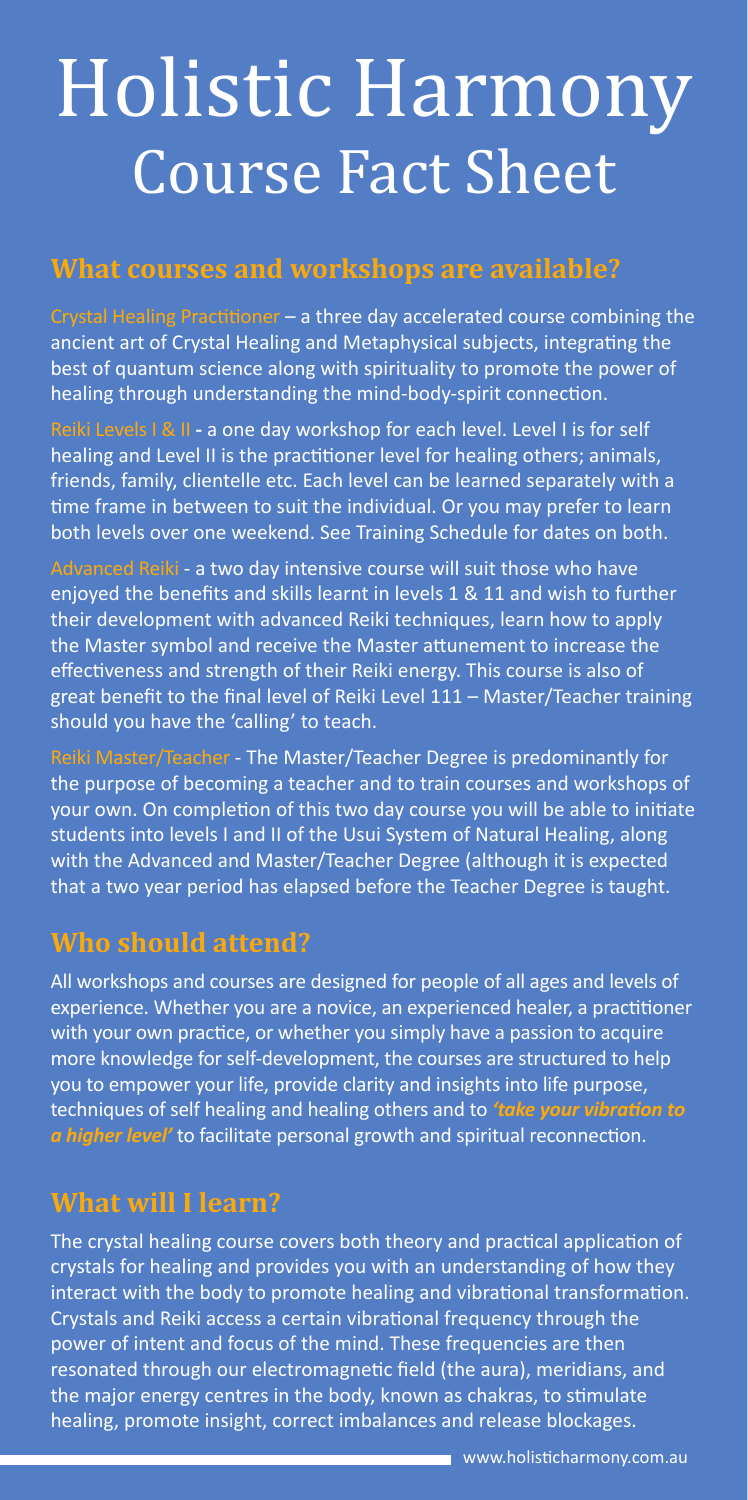Whether you choose to learn Reiki, Crystal Healing or combine them both together, they will each give you the skills needed to establish a healing practice, incorporate them with other modalities, and guide you on a journey of self discovery and a more healthy, fulfulling and balanced life.

# **Crystal Healing and Metaphysics Course**

This three day Internationally Accredited and Certified course is a handson informative and transformational experience that will take you to a deeper level of understanding of yourself and others, thus enabling you to become more empowered and in control of your life. This course will suit anyone wanting to develop themselves in all aspects of life; applying learnt techniques and using crystals as a tool to effect the necessary changes that may be needed to reach your full potential and attain a life of purpose.

Subjects covered include:

- The Atlantean and Lemurian connection to crystals
- How crystals work and how to use them for healing
- Identifying the crystalline energies through colour
- Learn healing techniques on yourself and others using pendulums
- Understand the seven main energy centres, called chakras, and the seven auric layers that surround and interpenetrate the body
- Transitioning into the 'Heart Centered' Golden Age where we are heading through the massive SHIFT in consciousness and the Lightworkers committment.
- Learn techniques to balance, energise, and clear blockages from the chakras
- How to clear your 'space' and transmute negative energy into positive energy in your home or work environment
- Learn different ways of protection; including psychic, environment, and inner negativity
- Understand mirroring and projection and how we can dramatically improve our personal relationships
- Learn the Power of Intention to enhance the quality of life and enhance healings
- Understand the Universal Laws of Vibration and Attraction and how we attract the things we do in our lives
- Connectedness and the Quantum Field
- How to use Gem Elixirs for healing and well-being
- Learn to give healing at a distance, (past, present, and future), including self, others, animals, and planetary events
- Manifesting and projecting future goals, wants and desires
- Gain a deeper understanding of animals and how we can enhance and improve the lives of our animal companions
- Learn tehniques to work on the subtle bodies and repair damage to the auric field caused by trauma, stress, depression, toxicity, and illness using crystal wands
- 'New' Science and Spirituality how we can *consciously* participate in changing our lives and the world around us for the betterment of all
- Learn techniques to detect imbalances, blockages, and negativity in the auric field using the hands
- Learn layouts and placement of crystals on the body for healing and maintaining equilibrium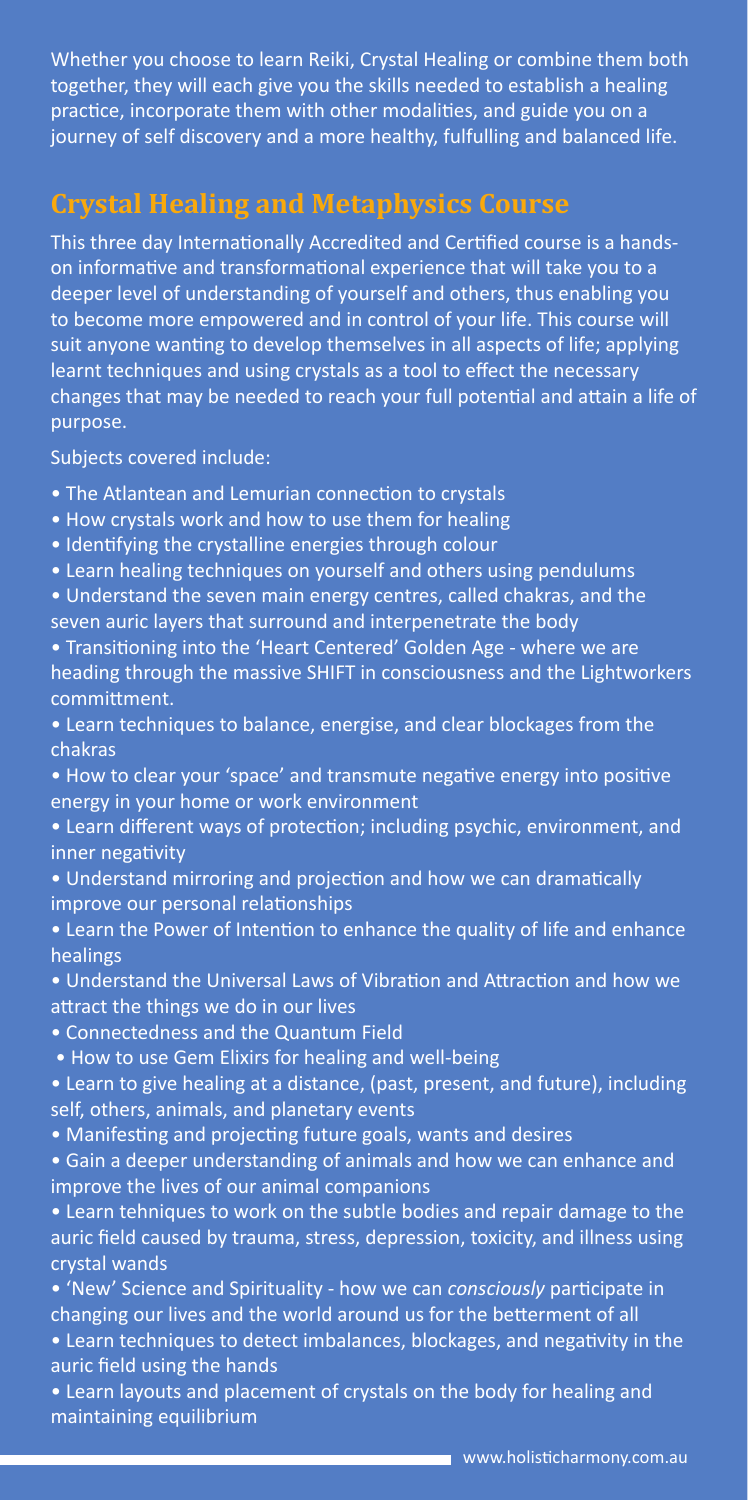- Metaphysical causations of illness (adapted from '*You can Heal Your Life*' by Louise Hay)
- Learn how to make crystal grids around the home, environment or workplace using quartz point.
- Discover how to strengthen the immune system and improve the quality of life with little effort
- Understand how our thoughts, feelings and emotions affect our bodies and the world around us
- Learn how miasms, spirit attachments, negativity, and etheric cords form in our auric field and how to remove them
- How to enhance intuition and psychic abilities through the power of crystals
- Understanding epi-genetics; genes are NOT deterministic they are potentials. We are NOT victims of our genes - we are masters of our genes!
- How to prepare for a typical healing session in a professional capacity
- Learn ways to enhance or set up a business and how to implement crystal healing with other modalities
- Daily practice sessions giving and receiving crystal healing

## **Here's what people have to say about both our Crystal and Reiki Courses and workshops**

A wonderful, very informative course. A great balance of theory and practical application, covering a wide range of topics. The group numbers allowed for a personal and interactive environment. Higly recommeded! *Jenny - Hamilton, QLD*

Thank you!! An enlightening course where you learn about yourself. Priceless value with lots of knowledge, a great manual, and practice to give you skills to shine as a practitioner in the holistic field.

This course is truly life changing for me. I walked away loving the person I became. Thank you my "Earth Angel".

I really enjoyed both sections of this course; it has opened me up and has begun much needed healing. Jacqui was an amazing and very knowledgeable teacher *Michelle – Karratha, WA*

A really well-rounded course. Jacqui you are clearly passionate about what you do which really shows in your teaching. Thank you for a wonderful five days. *Lauren – Karrinyup, WA*

*There was a lot of information provided over the three day course and opportunities to practice to give us confidence to go out and implement our learning after the course. Thank you Jacqui - I had a lovely time!*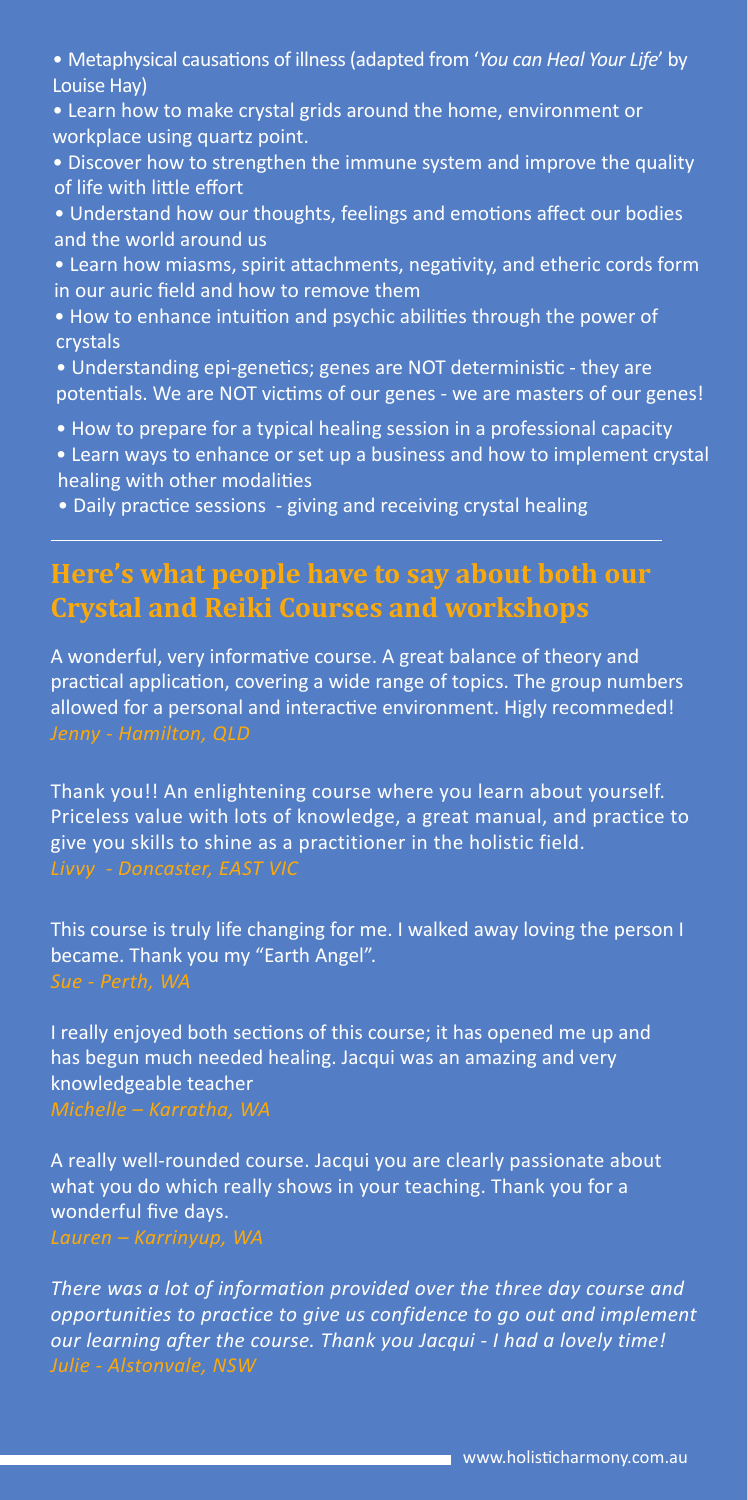An amazingly informative course on crystals and metaphysics. I thoroughly enjoyed the vast information that was covered. Not only have I learnt about crystals but so much more with how to understand life itself. I feel empowered and ready to move to another level of understanding. Thank you so much this course has changed my life and my world. *Jason – Byron Bay, NSW*

I enjoyed learning Reiki Levels I & II from Jacqueline. She is a beautiful teacher, well informed and a great mentor. I feel honoured to have learned from her.

The course was wonderful. I love how you teach and all the knowledge you share in your courses. I would highly recommend to anyone looking to do Reiki and I'm very excited to start my next journey after this weekend. *Courtney, Moorooka, QLD* 

I thoroughly enjoyed Jacqui's class. I now feel very confident to heal and attune with crystals. Very well delivered . . . I found myself hanging on every word of the enlightened knowledge. Thank you so much. I look forward to doing more courses and workshops with you. *Fiona – Perth, WA*

I enjoyed this crystal healing course immensly. I have not only learnt much about crystals but have also expanded my knowledge on other metaphysical areas as well. Thank you Jacqui - you are a true inspiration! *Taze - Stafford, QLD*

Thank you. Your course has been very enlightening......it was great. Thank you for sharing your knowledge, light and love. You have supplied us with an abundance of extra material. What else can I say but...Wow.....it was wonderful. I look forward to our next session.

Jacqui shares her wisdom and practical information for conscious growth in a loving and open-hearted way. I would highly recommend her as a teacher. *Alexi - Subiaco, WA*

Vast knowledge and like-minded people made for an awesome combination. Really enjoyed the opportunities to experience and practice the new healing skills learnt during the course.

What a great opportunity to attend this course. I learnt so much. Jacqui is lovely and very supportive. Professional and very encouraging to students to pursue their dreams and purposes.

It was an amazing experience and I wish it would have been more than 3 days! I highly recommend it to anyone and can't wait for the Reiki course. *Marie - Kewdale, WA*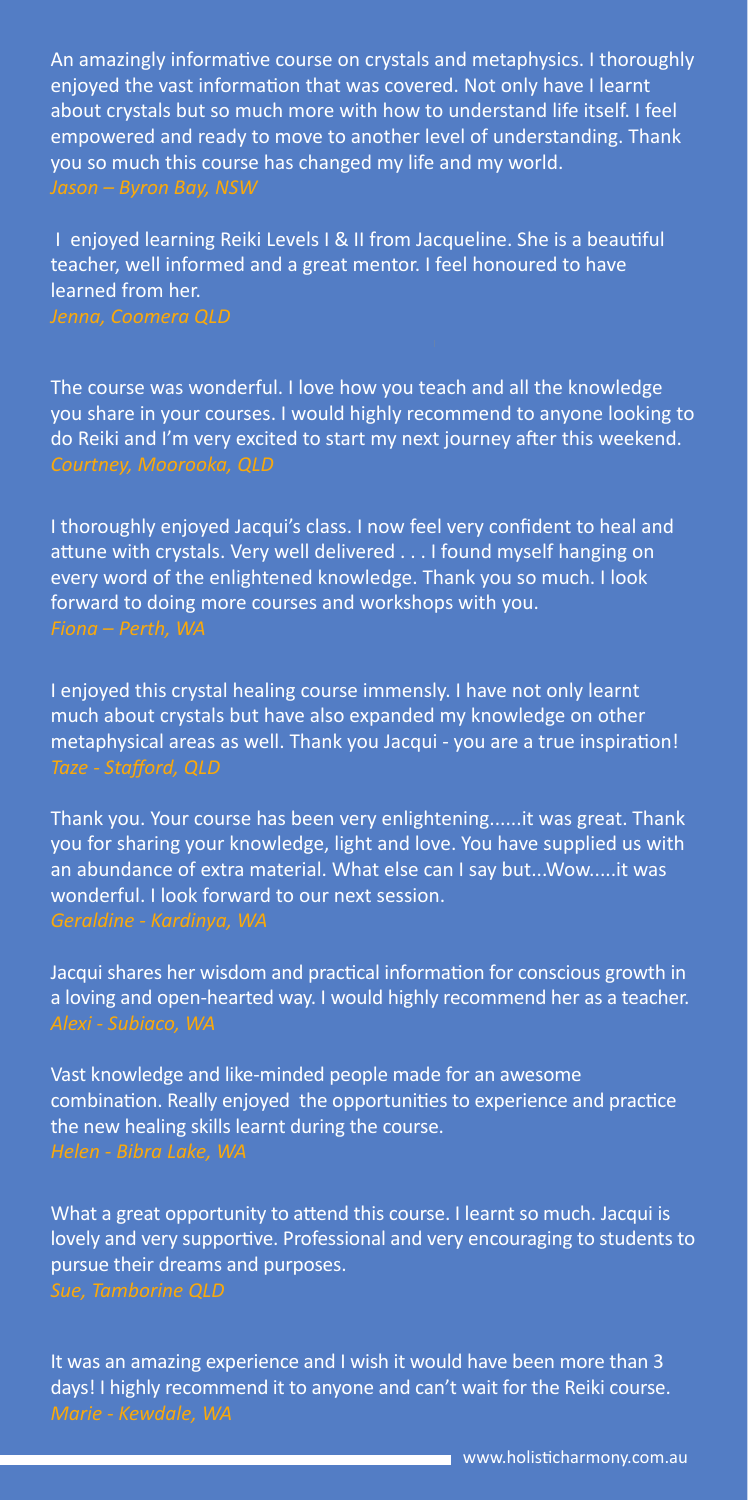Attending Jacqui's courses have been life changing; through helping me to reconnect to my spiritual journey, something that I didn't expect and am truly grateful for. Jacqui's knowledge and passion is inspiring

The Crystal Healing & Metaphysics course was informative and nurturing for the soul. Jacqueline is a loving, informative, and patient teacher. What a joy to be her student.

The three day Crystal Healing & Metaphysics course was so wonderful and enjoyable. Jacqueline has a wealth of knowledge.

Thank you *so much Jacqui. Your course has been life changing in so many ways. Your information and knowledge on this topic was so beneficial to me and I loved the 'proof' you provided us with. I found this course so professionally planned and implemented. Thank you so much. Sonia - Warbro, WA*

Thank you so much for creating such a magical space. It has been a beautiful and inspiring three days *Natalia - Wandi, WA*

Thank you so much Jacqui. Your course has been life changing in so many ways. Your information and knowledge on this topic was so beneficial to me and I loved the 'proof' you provided us with. I found this course so professionally planned and implemented. Thank you so much.

I loved this course and didn't want it to end! Thank you Jacqui. I look forward to doing more courses with you as my life heads in a new direction.

This course has given me so much for my own personal journey and tools to help heal myself, my family and others, and my pets. Jacqui is a wonderful teacher and soul on all levels. This has been such a great course. *Patricia – Mandurah, WA*

Thank you. You have helped me find another piece of Me - it was beautiful ! *Liz - Subiaco, WA*

The crystal healing course helped me to understand more, not only about crystals, but our bodies as energy beings. I truly enjoyed learning new ideas and the experience the course gave me. Thank you Jacqueline for your thorough tutoring and sharing your knowledge. *Dianna - Windaroo, QLD*

The course was the best experience. I can't thank you enough for sharing all your stuff with us Jacqui. Delivery of the workshop was nothing less than exceptional.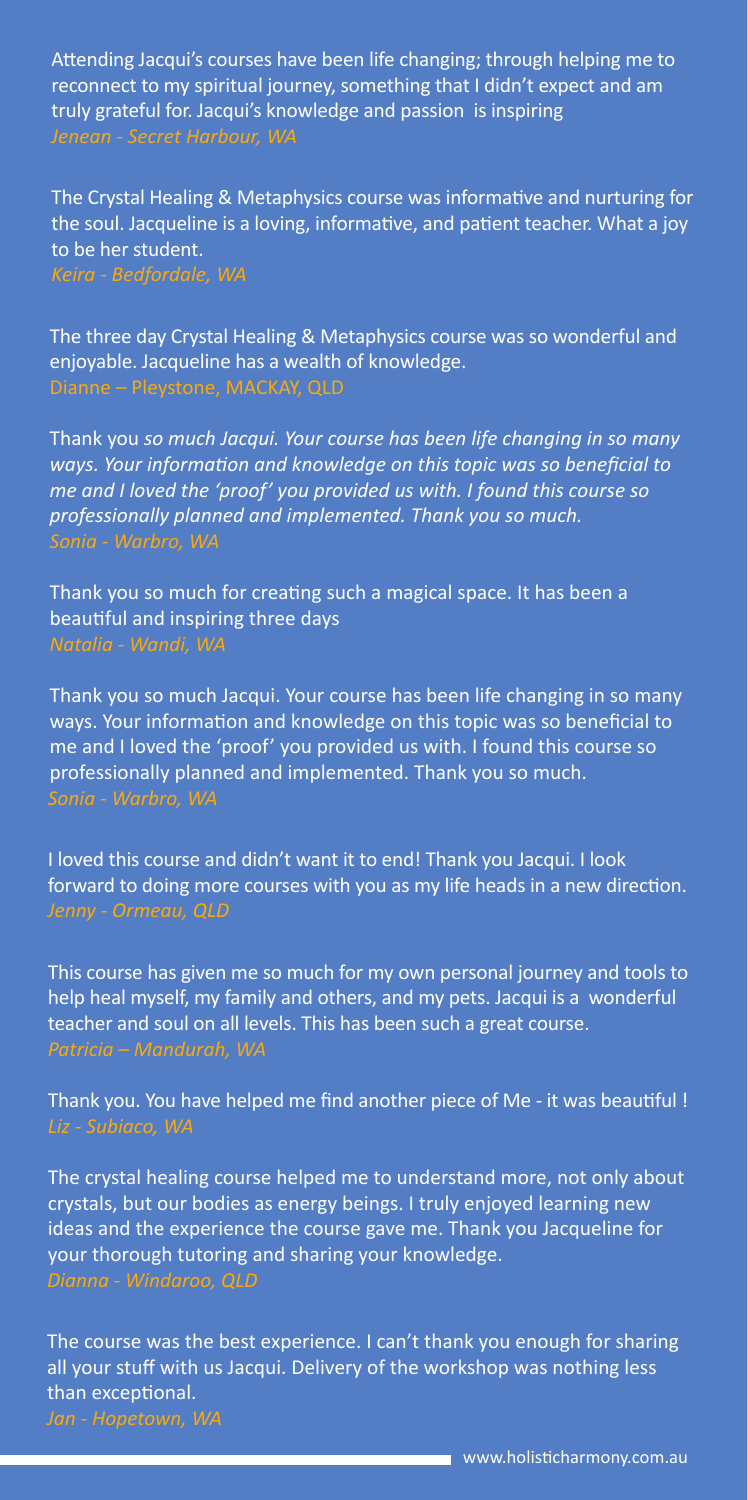# **Metaphysics**

We consider metaphysics to be a science, the most basic reason being that thought affects matter, as many scientists have proven with laboratory observations. Many people have also observed this phenomena in their own lives who suddenly recover from illness and disease simply by adjusting attitudes or thought forms about the self, others, or the world in general.

Metaphysics was something that was long ago taught in spiritual mystery schools only to those who had proven themselves worthy through long term observation by a master teacher We are spiritual beings have a human experience and we are here on the earth plane to experience all aspects of life for the evolution of the soul. Our purpose is to have mastery over, transcend, and understand the physical world and how to affect it, even while living in it as a human being. This is a science, not a phenomenon.

Natural laws of the universe exist, whether we are aware of them or not, and they are in operation all the time. Therefore, consciously learning how to use the law of cause and effect makes this practice not so magic anymore and it becomes quite available to anyone who takes the time to learn how to use this natural law of the universe by adjusting one's consciousness and therefore affecting reality.

When we learn how to work with universal laws of consciousness and the laws of nature, using the mind and emotions to effect change in the physical world, we can aspire to a purposeful and fulfilling life in alignment with our authentic self.

Mind power of the subconscious mind, with focused mind power attention, can be harnessed for healing. Harnessing the powers of the unconscious mind is the secret to healing..

# **Usui Reiki Healing Levels I & II**

Reiki is an amazingly simple technique to learn. The ability to use Reiki is not taught in the usual sense, but is transferred to the student during a Reiki class. This ability is passed on during an 'attunement' given by a Reiki master which opens the crown, heart and palm chakras in a unique way and allows the student to tap into an unlimited supply of 'life force energy' to improve one's health, or the health of others, and enhance the quality of life.

## **Reiki I – One Day**

- History of Usui Reiki and the Principles
- Benefits and Ethics of becoming a Reiki channel
- Receive Four Attunements into Reiki healing energy
- The traditional hand positions and their physical and psychological benefits
- How to apply Reiki on friends, family, animals, plants & objects
- How to create an environment for a Reiki session
- Self cleansing and protection using Reiki
- Practice giving and receiving Reiki on each other

#### **A Certificate of the First Degree of the Usui System of Natural Healing**

will be given on completion of the workshop together with a manual and handouts. On-going support is also provided.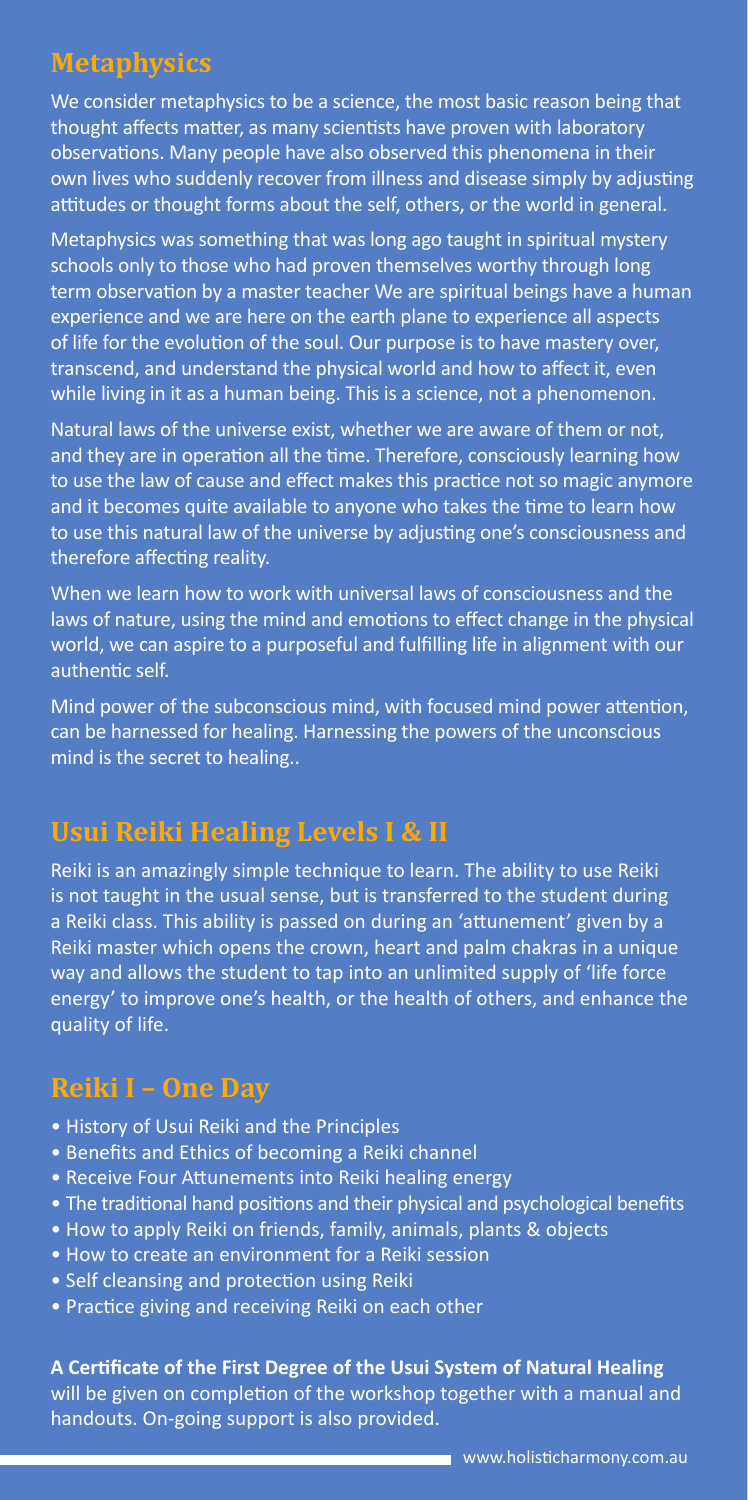# **Reiki II – One Day**

- The Basics of the seven Chakra System
- The three sacred Reiki symbols
- How to apply the symbols in healings and everyday life
- How to send Distant Healings
- How beliefs and emotions can affect our body
- The Code of Conduct and Ethics of becoming a Reiki Practitioner
- Receive the Level II Reiki Attunement
- How to give a typical Reiki session incorporating the symbols
- How to set up a Business

**A Certificate of the Second Degree of the Usui System of Natural Healing**  will be given on completion of the workshop together with a manual and handouts. On-going support is also provided.

#### **\*Prerequisite – Must have completed Reiki Level 1**

## **Advanced Reiki - Two Days**

This two day intensive Advanced Reiki course will suit those who have enjoyed the benefits and skills learnt in levels 1 & 11 and wish to further their development with advanced Reiki techniques, learn how to apply the Master symbol, and receive the Master attunement to increase the effectiveness and strength of their Reiki energy.

This course will also benefit those keen to acquire further knowledge of metaphysical subjects that include 'new science' discoveries, the mindbody connection, an understanding of how the power of thought and emotions affect our lives and the world around us, together with the development and enhancement of psychic/intuitive abilities.

This Advanced Reiki course is also of great benefit to the final level of Reiki Level 111 – Master/Teacher training, although one does not necessarily need to go to the Master/Teacher level in order to learn the benefits of what the Advanced Reiki course has to offer.

*Some of the subjects covered include:*

- The Intuitive Heart The Seat of the Soul
- Healing Karma and understanding the concept "we are all one"
- Removing unwanted psychic energy/hooks and spirit attachments from the aura
- The Universal Law of Reflection The Mirror and what it shows us
- Advanced Reiki Techniques
- Understanding the healing power of Gratitude and Appreciation
- Creativity and Problem Solving using Reiki
- Reiki Meditations
- Strengthening your aura using Reiki
- Working with your Guides and Enlightened Beings in a healing session

• Receive the Usui Master attunement which increases the effectiveness of Reiki energy

- The Usui Master symbol which increases the effectiveness of the Reiki
- 11 symbols and can be used for healing

• Healer 'Heal Thyself' – incorporating: Taking Responsibility - Dealing with Inner Conflict - Managing fear, stress & anxiety - Achieving & maintaining the physical, emotional, & spiritual bodies for optimum health and equilibrium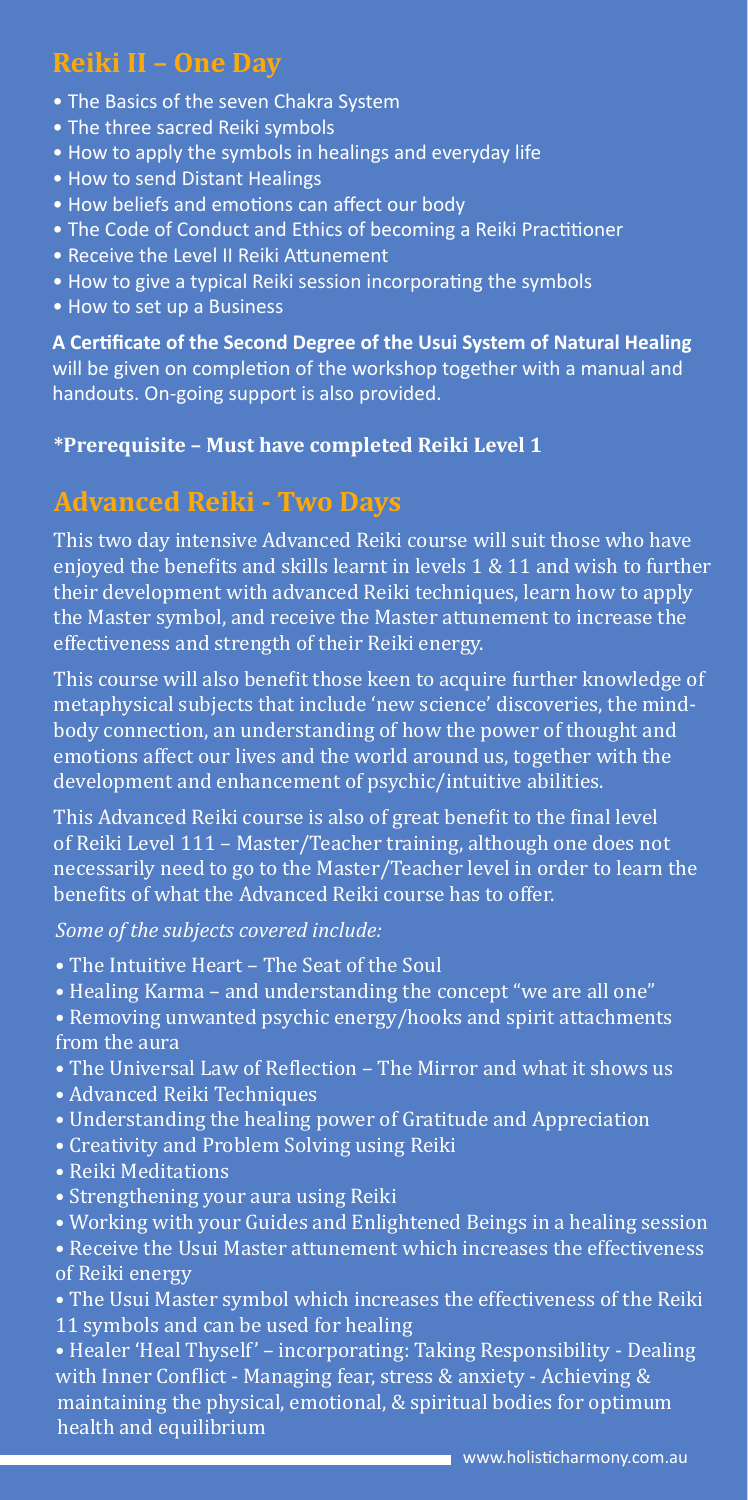- The Lightworkers role in the Golden Age
- Techniques for processing emotions as they arise
- Achieving & maintaining a 'Light' Body to increase intuition & enhance psychic abilities
- Manifestation skills creating prosperity with Reiki
- Understanding the transitional stages to higher consciousness
- Introduction to Crystal Healing; cleansing, programming, charging
- Understanding Crystal Grids and how to incorporate them with Reiki
- Crystal Reiki for Pets & Animals
- Ho'oponopono meditation understanding the role of forgiveness
- Managing and understanding 'Empaths' and 'Sensitives'
- Understanding the next Level of humanity our transition from 3D to 5D consciousness
- Information and guidance for those planning to take Reiki 111/ Master – Teacher training

#### **\*Prerequisite – Must have completed Reiki Levels 1 & 11**

**A Certificate for the Advanced Reiki System of Natural Healing** will be given on completion of this course together with an extensive manual and handouts. On-going support is also included.

## **Are the courses and workshops accredited?**

Holistic Harmony certification courses and workshops are accredited with the International Institute for Complementary Therapists (IICT). Thus as a qualified Crystal Healing Practitioner or Reiki Practitioner (Level 11 and Advanced) one can apply to the Institute for full membership, and enjoy benefits such as International Practitioner recognition, professional indemnity insurance and discounted seminars. Jacqueline Travis is also acknowledged with the IICT as a '**Platinum** Training Provider' through her extensive training, qualifications, and 20 years of teaching experience.

# **What is included in the courses and workshops?**

As well as receiving the appropriate certificates, workbooks, and handouts, all crystals, massage tables, and workshop materials are provided for during the course together with filtered water, and morning and afternoon teas. On-going support is also included for all courses.

## **What is not provided on the courses and workshops**

You will need to bring along your lunch. For courses at Vivacious Living Centre, Applecross, WA - Riseley Square has a good selection of cafes and restaurants within walking distance. The Holistic Harmony Centre is held at a private residence in Carrara, Gold Coast, QLD and provides full kitchen facilities, excluding a microwave.

#### **Location**

Our courses and workshops are held in Applecrosss, Perth, WA and in Carrara on the Gold Coast, QLD.